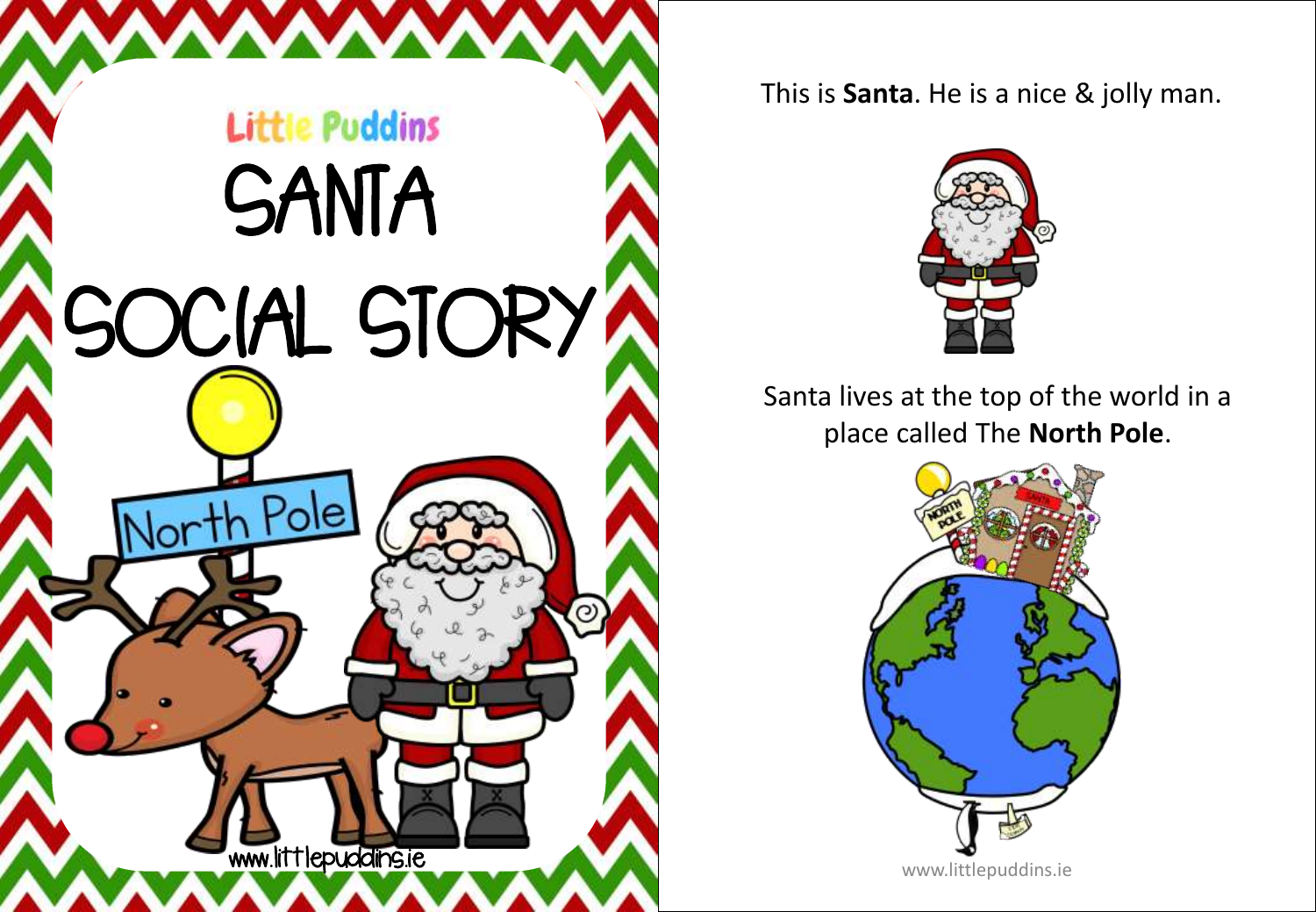## Santa lives with **Mrs Claus** and his Reindeers.



Santa reads the **letters** that children send to him. He makes a **list** of what they want.



## Santa gives the list to the **Elves** in his **Workshop.**



The Elves use the list and **make the toys** that the children want for Christmas.